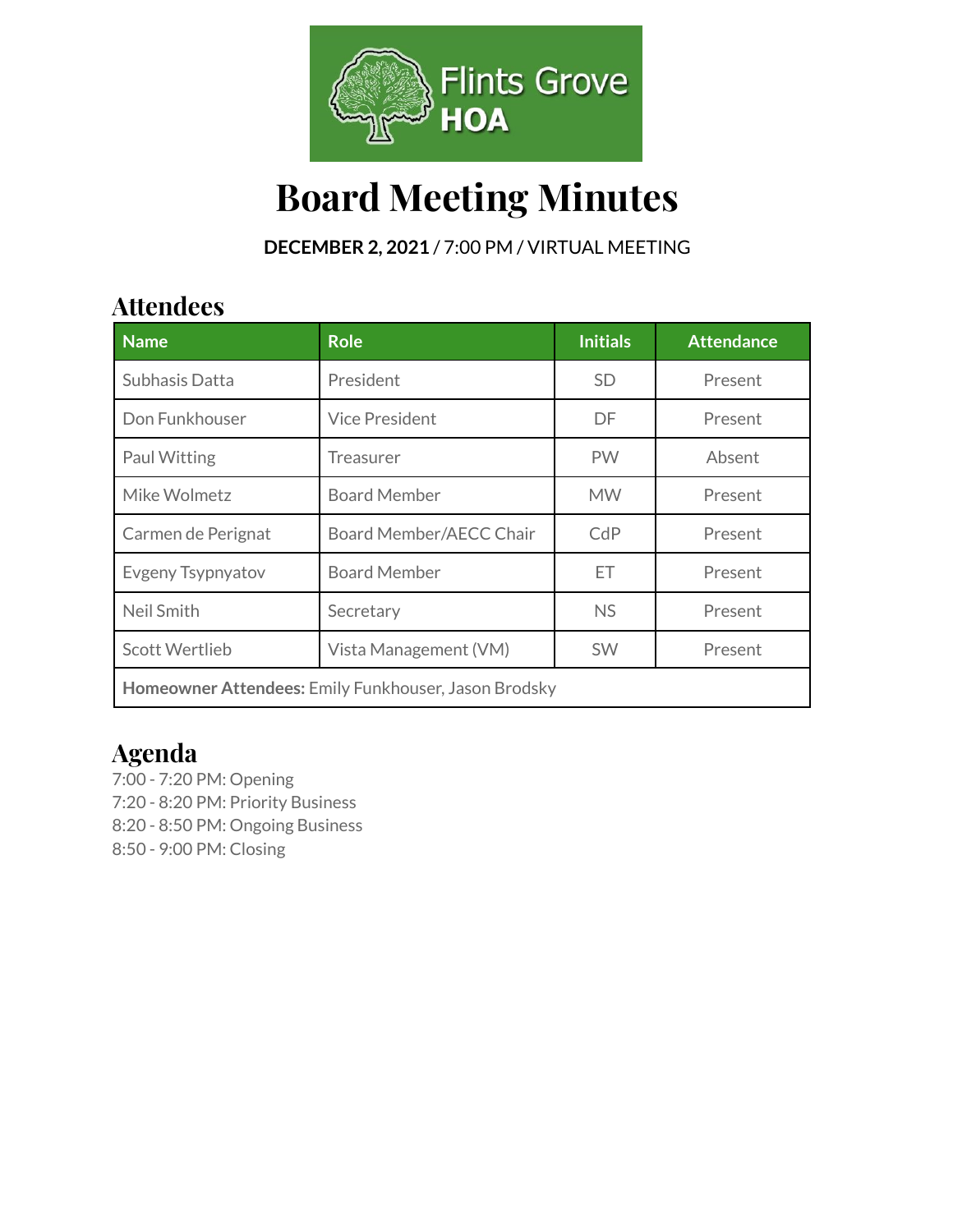#### **Notes OPENING**

- Meeting called to order at 7:05pm by Subhasis Datta, President.
- Motion to approve October Meeting minutes. Approved see Votes section for details.
- Open agenda items from community:
	- Financial Account Balances:
	- Operating Account: \$9.3k
	- New Reserve: \$63.2k
	- Checking Account: \$5.3k
	- Reserve: \$222k

#### **PRIORITY BUSINESS**

- **1. Trail Signs**
	- **a.** Signs have been ordered and are expected to be delivered on December 16th. Installation to be arranged with Signarama closer to the time.
- **2. Home Improvement Letters - Action Taken**
	- **a.** Two Homeowner hearings were held by Vista Management Company and Board representatives.
	- b. Hearings documented by Vista Management and placed on record.
- **3. Trail Repairs/Dehaven & Pebble Hill Trail Water Management**
	- **a.** Environmental Quality Resources declined to quote on the requested work. VM contacted Busy Service for a second quote on the work - awaiting receipt of the quote.
	- **b.** Allentuck has addressed the emergency work at the top of the Pebble Hill Trail.

#### **4. Community Tree Work**

**a.** VM and NA/CdP to meet with Davey Tree to obtain a more accurate quote for Pebble Hill tree work.

#### **5. Dufief Mill Road Clean Up**

- **a.** Homeowner inquiry received about the fences on Dufief Mill Road. VM to respond.
- **6. 2022 Budget**
	- **a.** PW, as Treasurer, presented a proposed 2022 budget to the Board.
	- **b.** Motion to keep HOA dues the same for 2022 at \$300 for Single Family Homes and \$370 for Townhomes. Passed - See Votes section for further details.
	- **c.** Motion to approve 2022 budget at \$58,860 operating budget passed. See Votes section for details.
- **7. 2022 Planning**